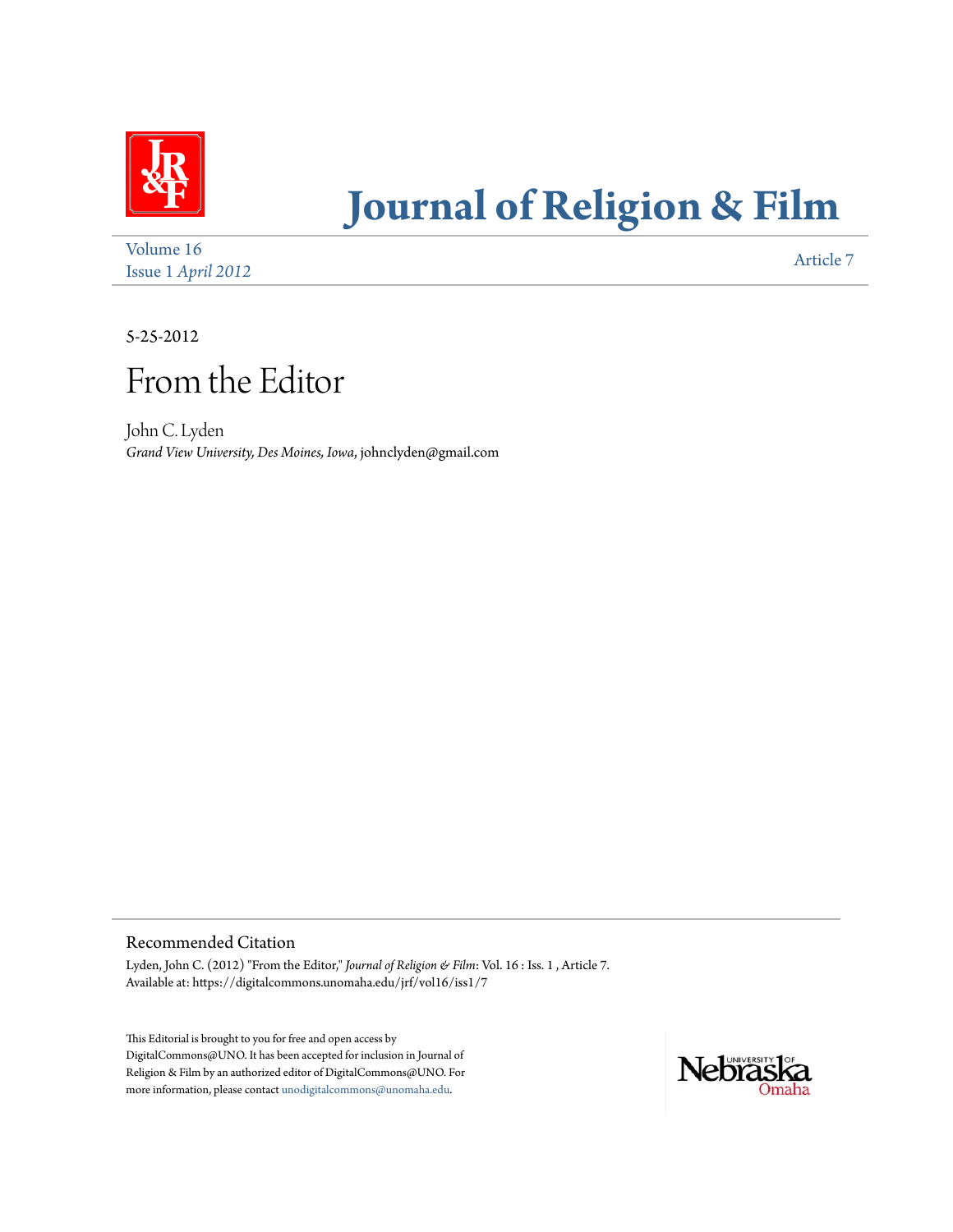## From the Editor

### **Abstract**

The Editor introduces the April 2012 issue of the *Journal of Religion and Film.*

#### **Author Notes**

John Lyden became Editor of the Journal of Religion and Film in 2011. He was Professor of Religion at Dana College from 1991-2010 and is now the Director of the Liberal Arts Core at Grand View University. He is the author of Film as Religion: Myths, Morals, and Rituals (New York: NYU Press, 2003), and the editor of the Routledge Companion to Religion and Film (Routledge, 2009). He is currently editing (along with Eric Mazur) the Routledge Companion to Religion and Popular Culture. He was the 2008 recipient of the Spiritus Award for Outstanding Contributions to the study of Religion and Film.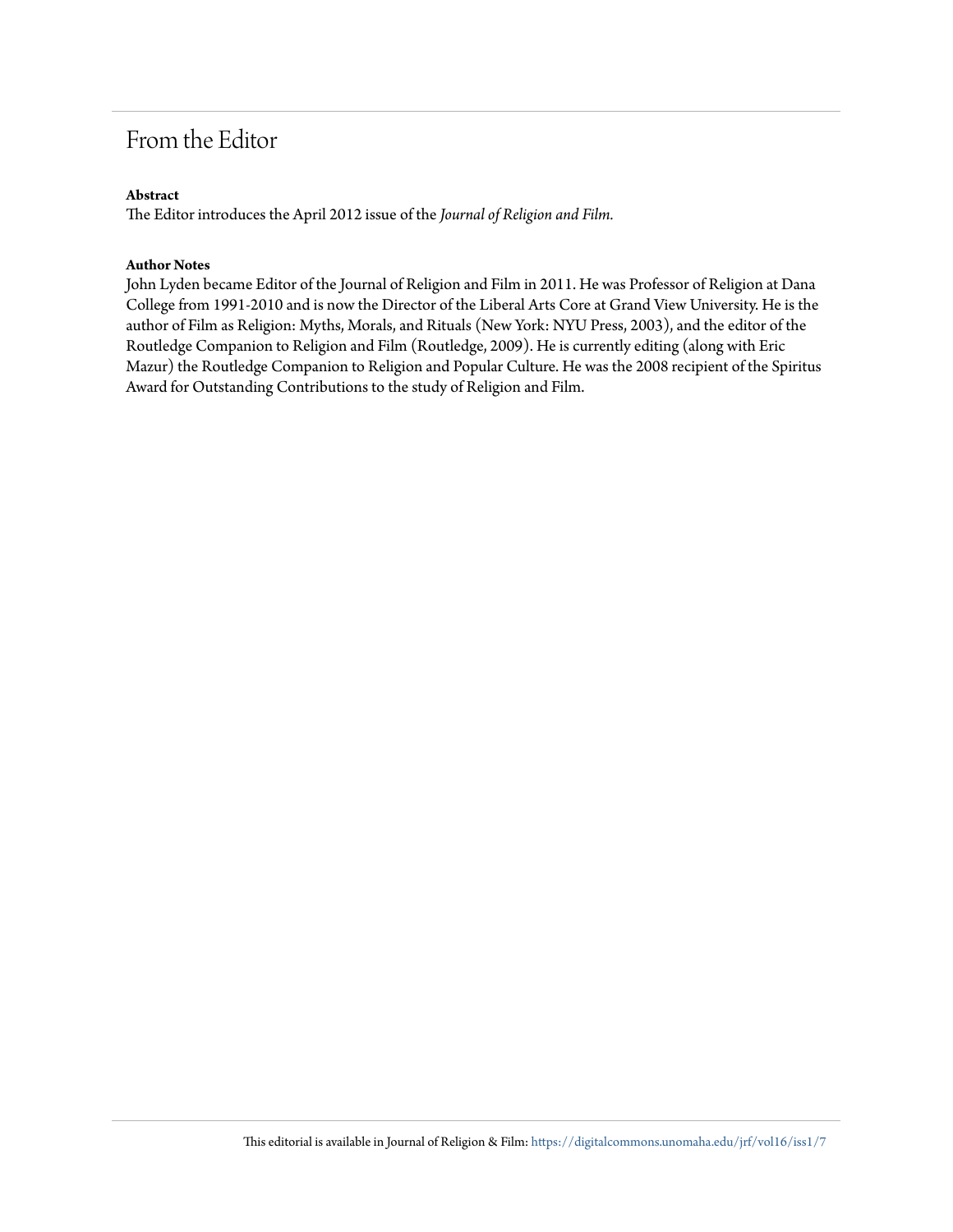It is my great pleasure to present the April 2012 issue of the *Journal of Religion and Film* in this new web format, hosted by Digital Commons from Berkeley Electronic Press. As transitions always have some unanticipated moments, we are a few weeks late getting this issue online, but we believe that you will be forgiving of our lateness when you discover some of the new features of this format. Submission and review of articles will now be conducted entirely through the website in a way that will increase efficiency and overall quality. The website still includes indexes to archived articles from earlier issues, which currently are housed on the old website. The journal also now links with a repository of web-based journals from multiple academic fields that can assist readers in finding a variety of scholarly materials, and there are other interactive features as well.

 In this issue, you will find six new articles that show the wide range of research currently being done in Religion and Film. Joseph Bisson's article on *Full Metal Jacket* highlights the stark juxtapositions of sacred and profane in Kubrick's film, showing how the ideas of Carl Jung, Joseph Campbell, and Mircea Eliade help to elucidate Kubrick's vision. Kevin Dodd's essay shows how the film *King of Masks* reworks the Buddhist myth of Miao-Shan in a contemporary context to critique the position of women in modern China. Richard Lindsay's article on *Pan's Labyrinth* demonstrates how this film is also a critique of patriarchy, offering a feminine version of Campbell's "hero's journey" as a mythic challenge to the historically male-based world of violence and injustice. Sage Elwell's piece links Victor Fleming's *The Wizard of Oz* with Lars Von Trier's *Antichrist* by means of a psychoanalytic interpretation that unpacks the relation with the uncanny in both films, as respectively repressed and expressed. Cari Myers analyzes how Martin Scorsese's *Shutter Island* deals with ideas of violence, scapegoating, and redemption in

1